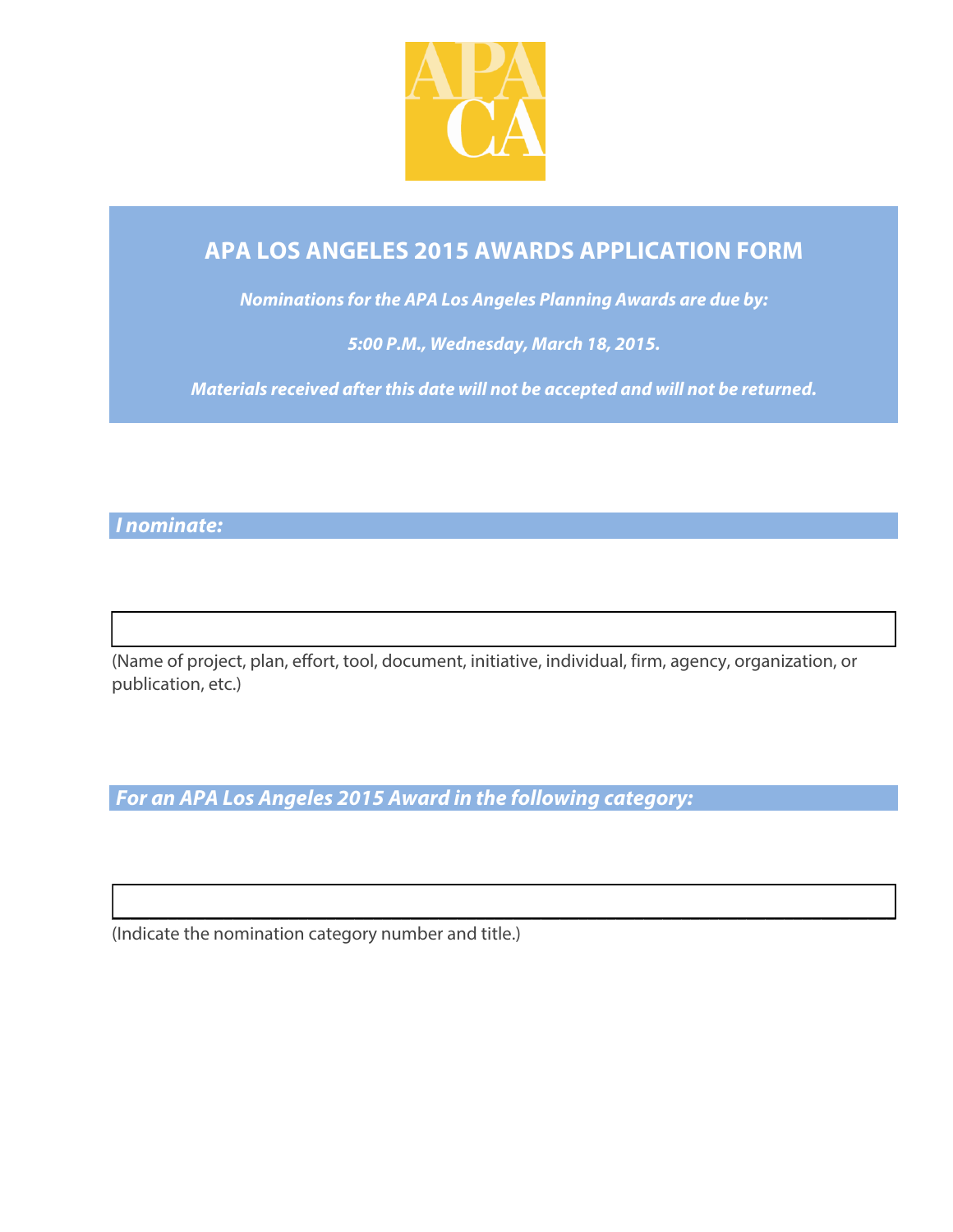## *APA LOS ANGELES 2014 AWARDS APPLICATION FORM*

*This form is also available at www.apalosangeles.org All nominations must be received by March 18, 2015.*

## **Nominator**

The Nominator will be considered the primary contact to APA Los Angeles for all decisions made on this nomination and will work with APA Los Angeles staff to obtain additional information and materials.

| Name                          | Title |  |  |  |
|-------------------------------|-------|--|--|--|
| Affiliation/Organization/Firm |       |  |  |  |
| Address                       |       |  |  |  |
| Phone                         | Email |  |  |  |

| <b>Primary Award Recipient</b>                            |              |  |  |  |
|-----------------------------------------------------------|--------------|--|--|--|
| Name                                                      | <b>Title</b> |  |  |  |
| Date published, implemented, or completed (if applicable) |              |  |  |  |
| Organization                                              |              |  |  |  |
| Address                                                   |              |  |  |  |
| Phone                                                     | Email        |  |  |  |

## **Recognition**

Primary Individual(s) and/or Organization(s) to be listed on trophy/plaque if chosen as winner(s). (Limit to maximum five individuals/organizations. Place in order to be listed. Please make sure that spelling and content is accurate.)

| Name | Organization |  |
|------|--------------|--|
| Name | Organization |  |
| Name | Organization |  |
| Name | Organization |  |
| Name | Organization |  |

## **Acknowledgement of Nominator**

I acknowledge that the submitted work was done by the parties credited in this Awards Application Form, and that the work meets the appropriate nomination submittal requirements. I understand that any entry which fails to meet submissions requirements may be disqualified.

| Nominator's Signature | Date |
|-----------------------|------|
|                       |      |

Printed Name of Nominator

Г

**SUPPORTING DOCUMENTS ALSO REQUIRED. PLEASE SEE SUBMISSION PROCESS BELOW**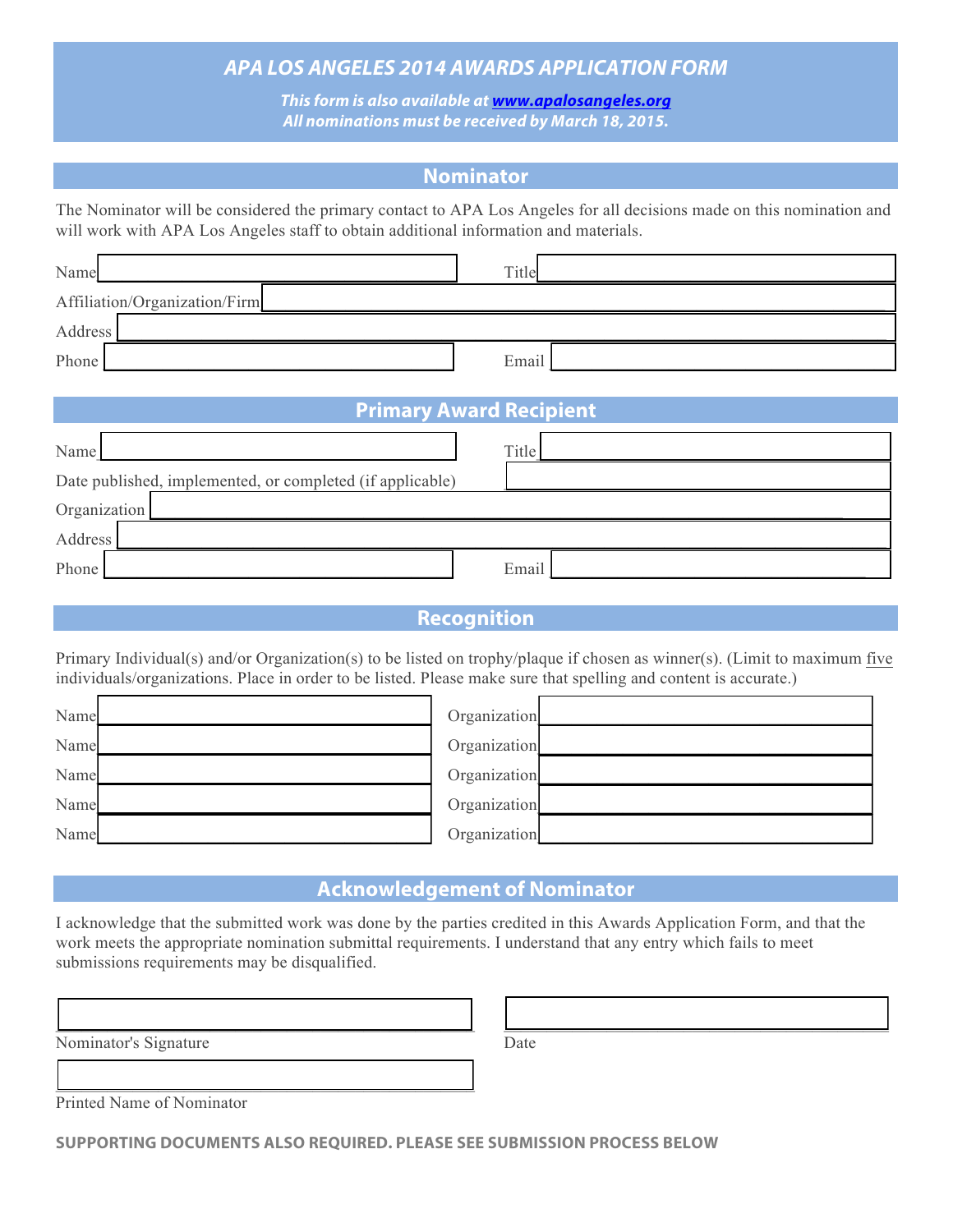APA Los Angeles announces the 2015 Planning Awards, open to planners, designers, planning firms and agencies, educators, leaders, and journalists throughout Los Angeles County. APA Los Angeles annually recognizes and rewards individuals and organizations for work that typifies excellence in planning and which generally advances the planning profession. The purpose of the APA Los Angeles Awards program is to recognize quality planning efforts and enhance public awareness of achievements in the planning field.

To nominate a project, plan, program or individual for a 2015 APA Los Angeles Award, please fill out the following information. Please be sure that entry submittals are complete and accurate. Incomplete nominations will not be considered for awards. If you have any questions, or if we may assist you with the nomination process, please contact awards@apalosangeles.org.

### **SELECTION/AWARD RECIPIENTS**

The jury reserve the right to re-categorize entries where appropriate. The jury may decline an award in any category where nominations do not meet stated standards of excellence.

Winners of the APA Los Angeles Section Awards will be notified prior to the Local Section Awards Program. Section Award winners will be invited to submit a nomination for the corresponding California Chapter APA Awards, which will be presented at the annual State Conference in the Fall of 2015. Subsequently, California Chapter winners will be nominated for the National APA Awards Program.

One award plaque per category will be provided at the cost of the APA Los Angeles Awards Program. Upon request, additional plaques will be provided but must be paid for by the recipient three weeks prior to the awards reception.

Nomination materials will not be returned. Complete submittals are the responsibility of the nominator.

### **ELIGIBILITY**

- Submissions may be entered in only one category.
- § Any project or program must have been published, implemented, or completed in the **3 years** prior to the date of submission.
- Prior award winners may not be nominated.
- Members of the California Chapter APA Board may not receive a leadership or service award during his or her term.

#### **NOMINATION SUBMITTAL REQUIREMENTS**

1. **All nominations and supporting documents must be submitted in electronic format on Flash Drive or CD/DVD**. **A Flash Drive or CD/DVD of the following items must be submitted**. Please place each of the following electronic files in separate folders on the Flash Drive or CD/DVD. Each award submittal CD must be labeled with the name of the project and the appropriate award category. The following items must be submitted:

**Q Nomination Form:** This completed form, which is also available online at www.apalosangeles.org.

**Q Summary Description:** One page summary description of the submission or in the case of an individual, a one page resume. If chosen as the award winner, portions or all of the summary description may be used for the video presentation at the Awards ceremony.

**Q Award Criteria:** One- or two-page explanation demonstrating how the submission specifically meets each criterion in the order listed under each award category.

**Q** Letter of Support: A statement of support by someone not directly associated with the project and other than the nominator (no more than 1 page).

**Q Project or Plan:** A digital copy in PDF format of the project or plan document for which the nomination is submitted.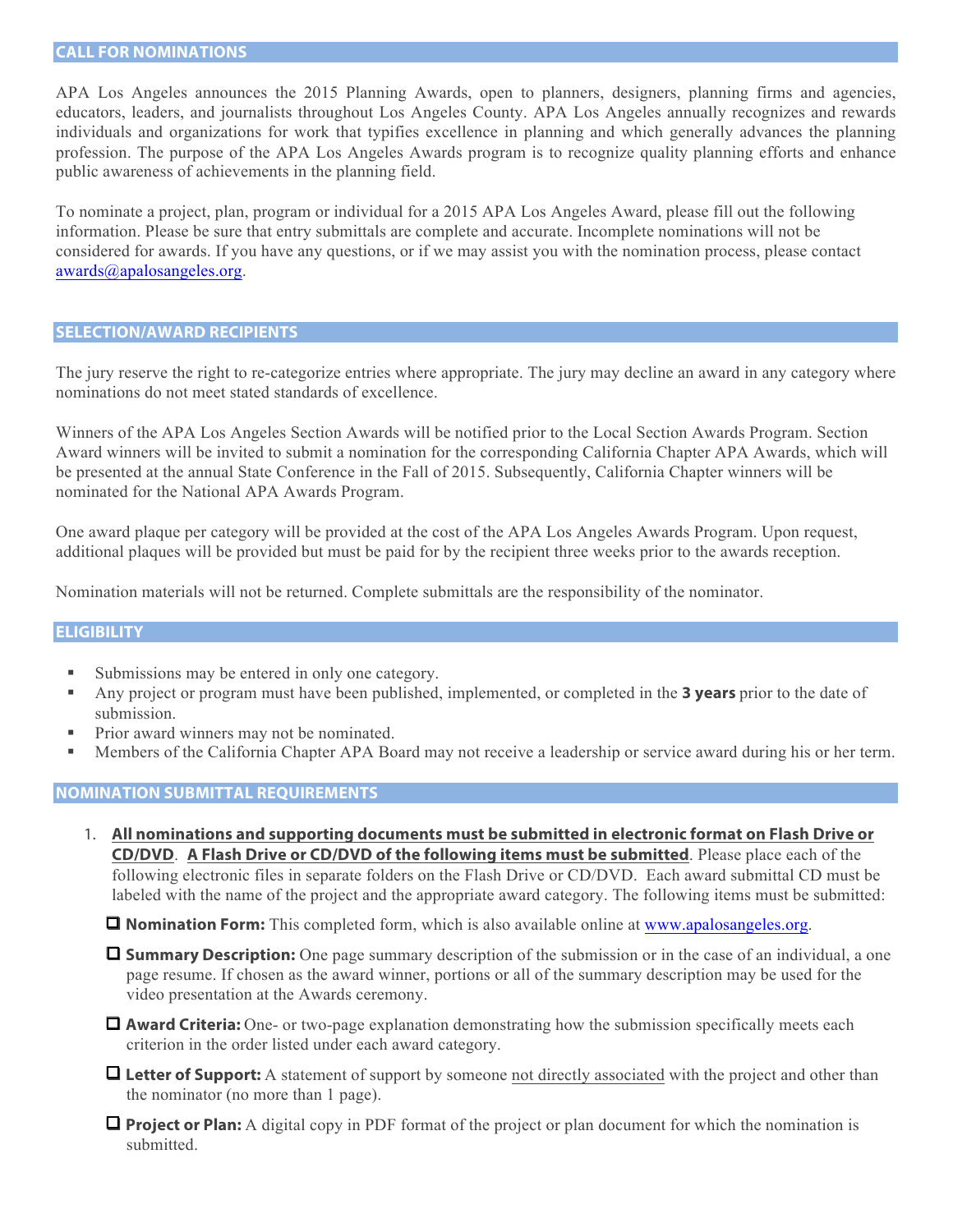- $\Box$  **Images:** Ten (10) high-resolution (1024x768 or larger) digital images in JPEG format. **No PowerPoint Presentations**. The images should be representative of the nomination, as they will be used during the Awards Ceremony. Please include the cover page of a document and/or a representative graphic(s). Please also include a brief sentence identifying or describing each slide. Leadership Award nominations need only to supply two to three images of the individual nominated.
- **Q OPTIONAL:** Resumes of individuals, published reports or articles, audio or video materials, and other materials appropriate to the submission. These materials should be succinct, given the limited time available for Jury deliberations.
- 2. All submissions must be received by the **March 18, 2015 deadline** and strictly follow the requirements outlined in this application form.

## **MANDATORY SHIPPING REQUIREMENTS**

- 1. **You must ship nominations** through any vendor that documents and guarantees receipt, such as UPS, Federal Express, personal delivery, etc.
- 2. **Submit Nomination Package** to:

**Andre Sahakian City of Beverly Hills, Planning Division 455 North Rexford Drive Beverly Hills, CA 90210**

- **3. Submittal Deadline: 5:00 p.m., Wednesday, March 18, 2015.**
- 4. **APA Los Angeles will confirm** receipt of your submittal, through e-mail, by 5pm on March 23, 2015. If you have not heard from APA Los Angeles by that time, and your shipper has indicated receipt of your package, feel free to contact Andre Sahakian by email at awards@apalosangeles.org. In your e-mail message, please state who signed and received your package, according to your shipper.
- 5. Due to time and cost factors, nomination materials, including digital images, will not be returned. You are strongly advised to retain a copy of all information submitted.

## **QUESTIONS?**

For more information regarding nominations, digital submissions, project eligibility or appropriate nomination categories, please contact:

Andre Sahakian APA Los Angeles Vice Director of Awards awards@apalosangeles.org

OR

Robyn Eason APA Los Angeles Vice Director of Awards awards@apalosangeles.org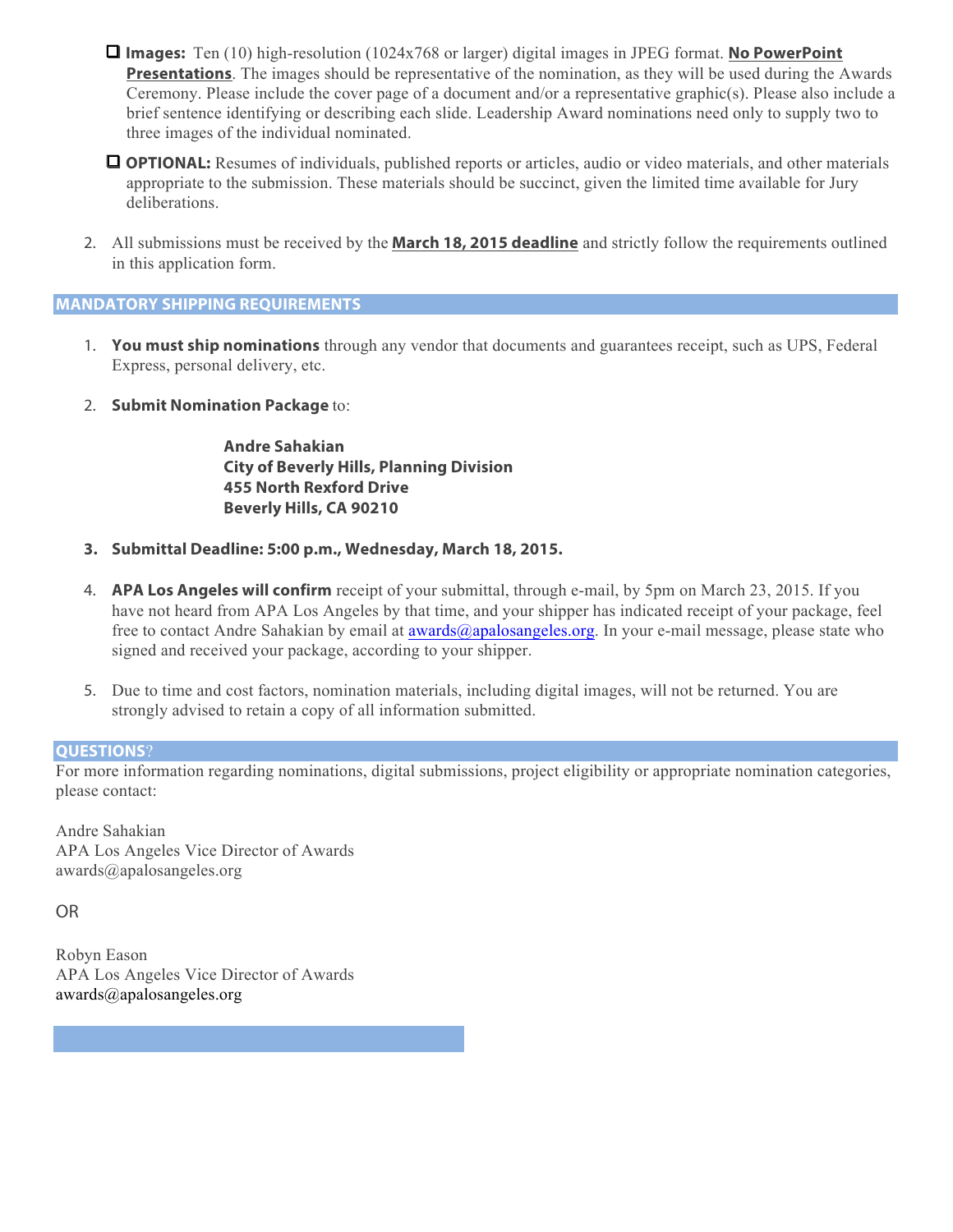## *APA LA AWARD CATEGORIES*

Nominations may be made and awards given in any of the following categories:

## **OUTSTANDING PLANNING**

- 1a. **Comprehensive Plan Award, Large Jurisdiction:**  To a comprehensive plan of unusually high merit completed within the past 3 years that advances the science and art of planning by or within a jurisdiction with a population of 100,000 or more. *(Corresponds to the National APA Daniel Burnham Comprehensive Plan Award).*
- 1b. **Comprehensive Plan Award, Small Jurisdiction:** To a comprehensive plan of unusually high merit completed within the past 3 years that advances the science and art of planning by or within a jurisdiction with a population of less than 100,000. *(Corresponds to the National APA Daniel Burnham Comprehensive Plan Award).*
- 2. **Planning Best Practice:** For a specific planning tool, practice, program or development project that is a significant advancement to specific elements of planning. Entries may include such things as regulations and code, tax policies, or initiatives, growth management, design guidelines, land acquisition efforts, public/private partnerships, applications of technology, or handbooks.
- 3a**. Implementation Award, Large Jurisdiction:** For an effort that demonstrates a significant achievement for an area, in accomplishing positive changes as a result of planning. Nominations can include, but are not limited to, plans for smart growth, signage, urban design, wetland mitigation, resource conservation, capital improvements, citizen participation, neighborhood improvement, transportation management, and sustained economic development. Project must be completed within 3 years by a jurisdiction with a 2000 census population of 100,000 or more.
- 3b. **Implementation Award, Small Jurisdiction:** For an effort that demonstrates a significant achievement for an area, in accomplishing positive changes as a result of planning. Nominations can include, but are not limited to, plans for smart growth, signage, urban design, wetland mitigation, resource conservation, capital improvements, citizen participation, neighborhood improvement, transportation management, and sustained economic development. Project must be completed within 3 years by a jurisdiction with a 2000 census population of less
- 4. **Innovation in Green Community Planning**: To an innovative plan, program, tool, or related effort that demonstrates advancement in planner's efforts to address the serious consequences of development and everyday living on the environment.
- 5. **Grassroots Initiative:** For an initiative addressing a need that extends beyond the traditional scope of planning. This could include such efforts as community policing or drug prevention, neighborhood outreach initiatives, programs designed for special populations, public art or cultural efforts, community festivals, environmental or conservation initiatives, summer recreational initiatives for children, or focused tourism ventures.

## **FOCUSED ISSUE**

- 6. **Economic Planning & Development Award**: This award honors efforts to transform economies and stimulate economic development in communities of all sizes.
- 7 **Urban Design Award**: This award honors efforts to create a sense of place, whether a street, public space, neighborhood, or campus effort.
- 8. **Transportation Planning Award:** This award honors efforts to increase transportation choices for all populations, reducing dependence on private automobiles and helping to ease congestion and reducing climate change impacts.
- 9. **Neighborhood Planning Award:** This award honors a neighborhood plan, program, design, or related effort that demonstrates innovative planning principles and measures that create sustainable neighborhoods of lasting value. (*Awarded locally only*)
- 10. **Environmental Planning Award**: This award honors an environmental assessment document of unusually high merit that has been certified within the past 3 years. (*Awarded locally only*)

## **PLANNING ACHIEVEMENT AWARDS**

11. **Public Outreach Award**: For an individual, project, or program that uses information and education about the value of planning and how planning improves a community's quality of life. This may include broad community efforts, curricula designed to teach children about planning, neighborhood empowerment programs, or initiatives designed to include new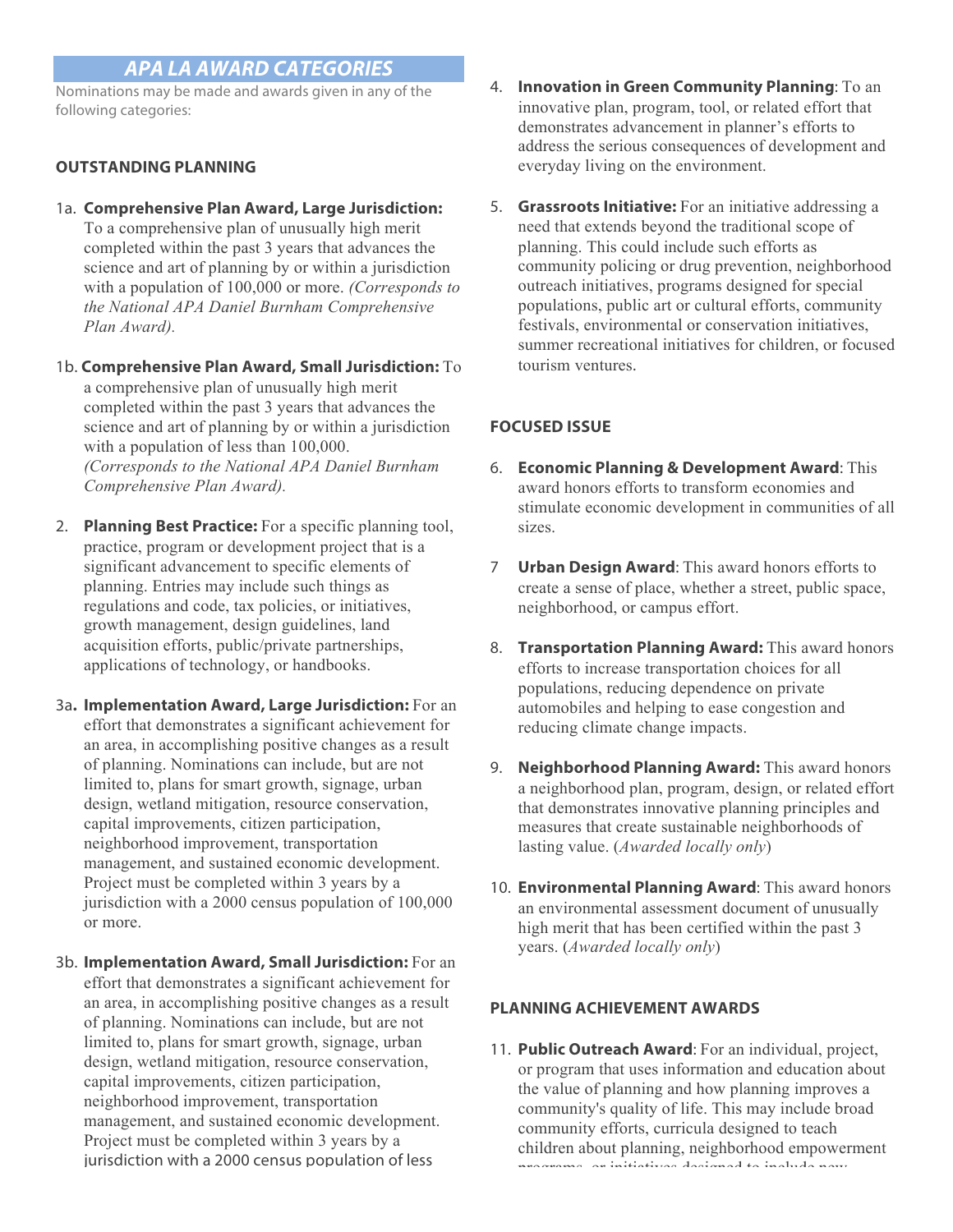- 12. **Communications Initiative:** This award honors efforts to "tell the planning story" and increase awareness and understanding about the planning profession.
- 13. **Planning Pioneer**: Presented to pioneers of the profession who have made personal and direct innovations in American planning that have significantly and positively redirected planning practices, education or theory with long-term results.
- 14. **Planning Landmark Award:** The Planning Landmark Award is for a planning project, initiative, or endeavor that is at least 25 years old and historically significant, having initiated a new direction in planning or impacted American planning, cities, or regions over a broad range of time.
- 15. **Innovative Use of Technology Award:** To a program or process which features an innovative use of technology to further the goals for the planning process. (*Awarded locally only)*
- 16. **Opportunity and Empowerment Award**: For a plan, program, or project that improved quality of life for low- and moderate-income community residents. Emphasis is placed on how creative housing, economic development, and private investments have been used in or with a comprehensive community development plan to empower a community. This award also emphasizes tangible results and recognizes the planning discipline and its contribution as a community strategy. The strategy should have been in effect for a minimum of three years.
- 17. **Social Change and Diversity Award:** This award honors a project, group, or individual demonstrating a sustained social commitment to advocacy involving planning for the needs of society's less fortunate members. *(Corresponds to the National Paul Davidoff Award*)
- 18. **Hard-Won Victory:** For a planning initiative or other planning effort undertaken by a community, neighborhood, citizens group, or jurisdiction in the

face of difficult or trying circumstances. This award recognizes the positive effect of hard-won victories by professional planners, citizen planners, or both working together under difficult, challenging, or adverse conditions because of natural disasters, local circumstances, financial or organizational constraints, social factors, or other causes.

## **LEADERSHIP & SERVICE AWARDS**

- 19. **Academic Award:** To faculty or students for outstanding work done in planning schools on an individual or collective basis.
- 20. **Distinguished Leadership Award – Planning Firm:**  To a planning firm that has produced distinguished work that continues to influence the professional practice of planning.
- 21. **Distinguished Leadership Award – Planning Agency:** This award honors the work of a public sector planning agency that has continually produced a program of exceptional work that elevated awareness about planning.
- 22. **Distinguished Leadership Award – Emerging Planning and Design Firm:** This award honors a young planning and design firm that has helped elevate the planning profession and build public support for planning, and through its current work demonstrates the potential of having a continual influence on the planning profession for years to come.
- 23. **John Chase Visionary Award -** To an individual affiliated with the field of planning for a significant contribution in urban design, writing, architecture, planning or any other related area of practice where creativity, critical thinking, mentorship, or a combination thereof, demonstrate a passion for planning as a true visionary. This award is given in memory of John Chase for sharing his extraordinary vision and leaving his mark on the field of planning. (*Awarded locally only)*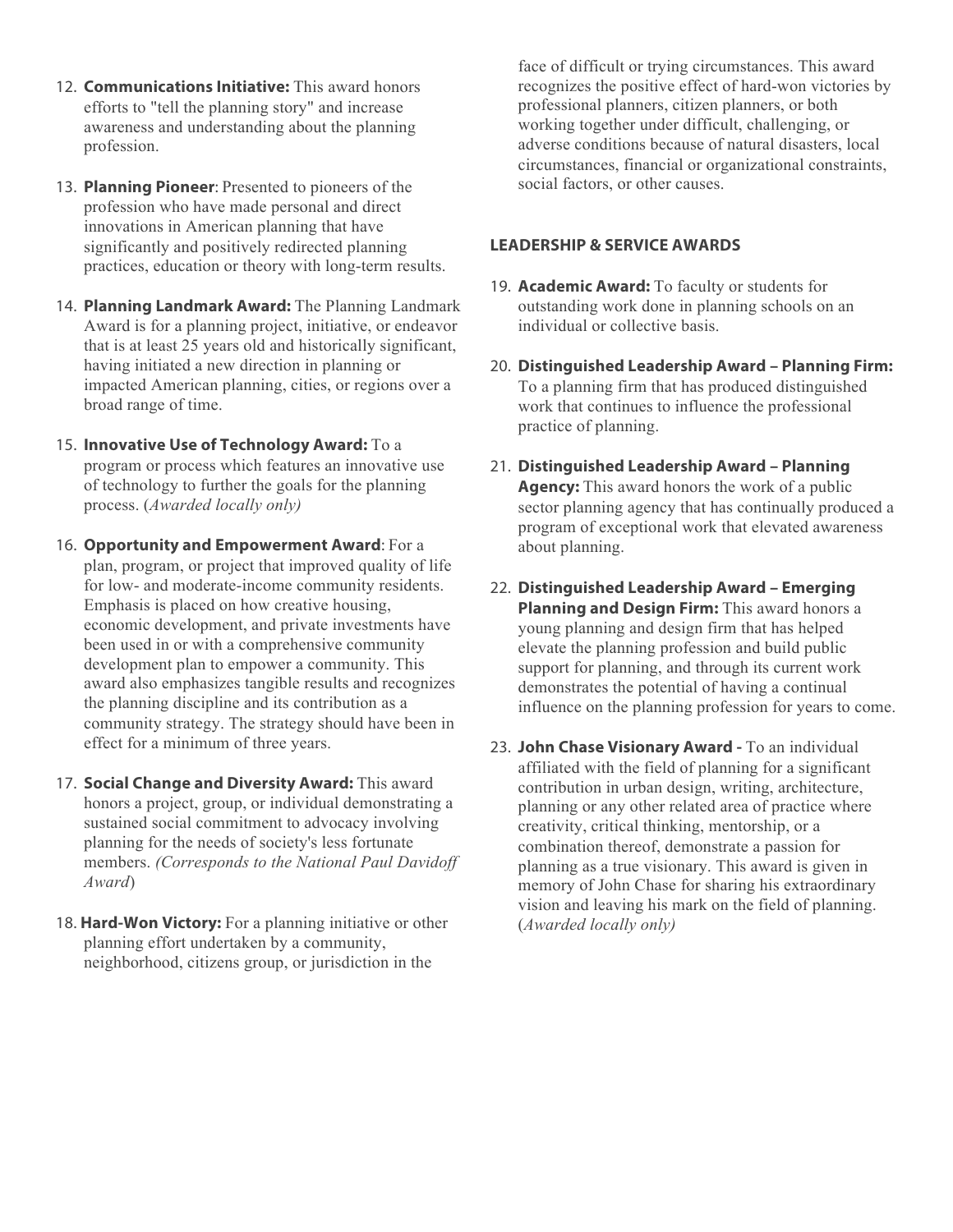## **EVALUATION CRITERIA**

Awards will be given only to projects that meet the full intent of the selection criteria.

#### **1a & 1b. Comprehensive Plan (Large and Small Jurisdiction)**

**Originality and innovation**. How does the entry present a visionary approach or innovative concept to address needs? How did the planning process in this context broaden accepted planning principles within the context of the situation?

**Engagement.** How were various public interests involved and the extent of that involvement? Competitive entries demonstrate a strong effort to solicit input from those who historically have been left out of the planning process. How was public and private support obtained?

**Role of planners**. What was the role, significance and participation of planners? What is the connection between the effort's success and increased awareness in the community of planners and planning?

**Implementation**. What steps have been taken to build momentum and public support for following and implementing the plan?

**Effectiveness**. How does the entry address the need or problem that prompted its initiation? How have the results made a difference in the lives of the people affected? An entry should convey the level of effectiveness it can have over time.

#### **2. Best Practices**

**Originality and innovation**. Does the entry presents a visionary approach or innovative concept to address specific needs? How were the planning principles observed, especially in consideration of the effects on other public objectives?

**Implementation and Transferability**. What steps were taken to build momentum and public support for your entry? How does the entry have potential application for others and how will use of the components and methodology further the cause of good planning?

**Participation**. How were various public interests involved and the extent of that involvement, including those who historically have been left out of the planning process? How was public and private support obtained? What was the role, significance, and participation of planners? What is the connection between the effort's success and increased awareness in the community of planners and planning.

**Effectiveness and results**. How does the entry address the need or problem that prompted its initiation? How have the results made a difference in the lives of the people affected? What level of effectiveness can the entry have over time?

#### **3a/3b. Implementation Award (Large and Small Jurisdictions)**

**Originality and innovation**. How does the entry present a visionary approach or innovative concept to address needs? How did the planning process in this context broaden accepted planning principles within the context of the situation?

**Effectiveness**. What is the level of consistency of this implementation effort since its start? How was the need or problem addressed that prompted its initiation? How have the results made a difference in the lives of the people affected? What is the level of effectiveness the entry can have over time?

**Overcoming challenges**. What steps have been taken to build momentum and public support? What were the funding challenges or support for this effort? What were the political changes, if any, that affected, for better or worse, the effort's long-term funding?

**Participation**. How were various public interests involved and the extent of that involvement? How was public and private support obtained? What was the role, significance, and participation of planners?

#### **4. Innovation in Green Community Planning**

**Originality and innovation**. What critical green planning elements are addressed by the nominated effort in terms of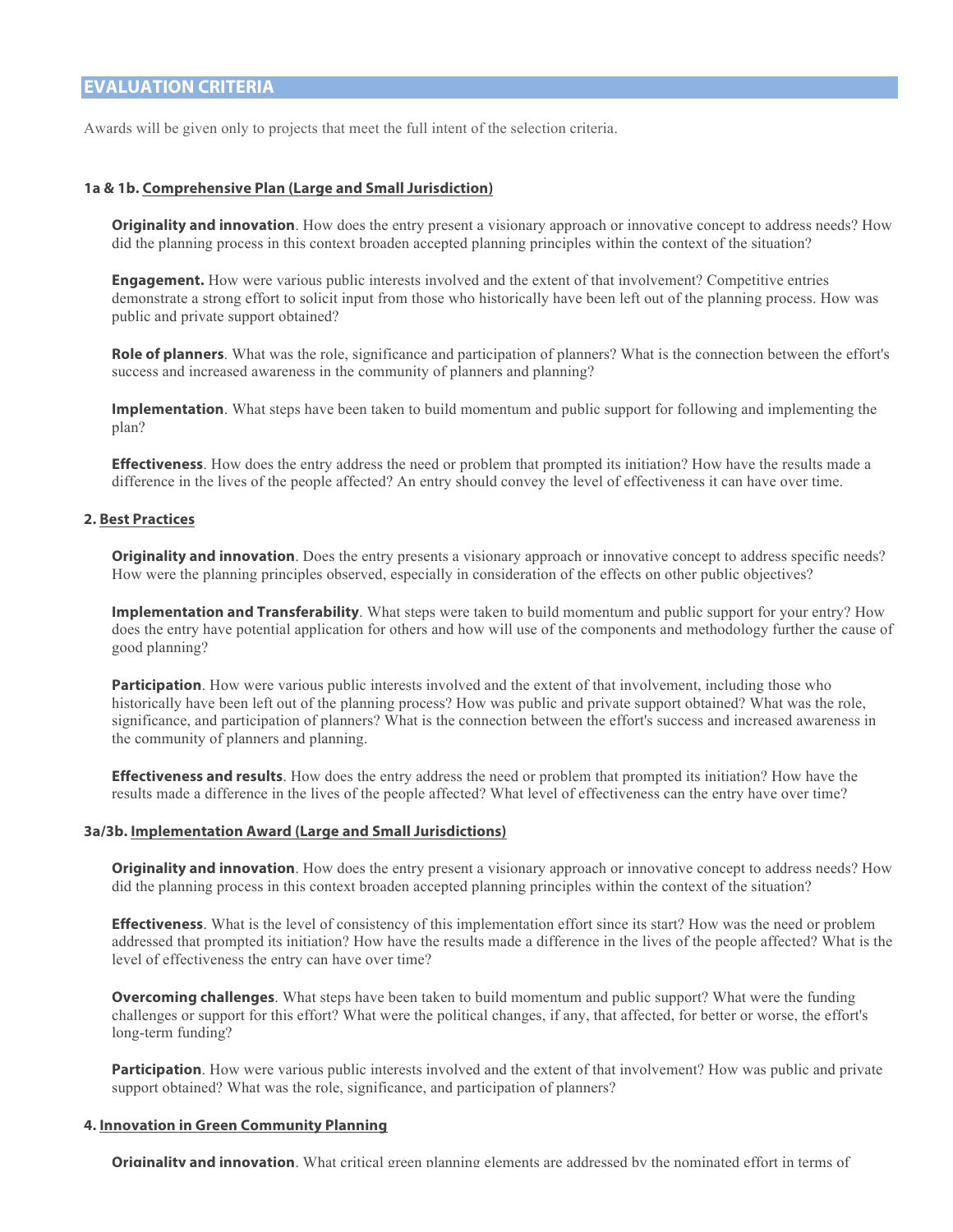effort seek to create a community that is truly sustainable and compatible with the natural resources and environmental system upon which its existence depends?

**Implementation**. What steps have been taken to build momentum and public support? How does your entry apply to others and how useful are the components and methodology to further the cause of good planning? Integration. How is the green community planning integrated into a corresponding comprehensive plan, zoning ordinance, capital improvement program, or other related initiative? In what ways does the green planning support the broader needs of the community and surrounding region or address community-wide objectives?

**Engagement.** What was done to ensure the widest variety of resident and stakeholder participation in the plan and planning process?

**Effectiveness and results**. How does the entry address the need or problem that prompted its initiation? How have the results made a difference in the lives of the people affected? What level of effectiveness can the entry have over time?

#### **5. Grassroots Initiative**

**Effectiveness and results**. State how your entry addressed the need or problem in a visionary or innovative manner that prompted its initiation, within a budget not exceeding \$25,000. Be explicit about how the results have made a difference in the lives of the people affected. Convey the level of effectiveness your entry can have over time.

**Education**. Establish that your entry has encouraged community leaders to revise their opinions about varied uses and broad applications of the planning process. State the influence your entry has had on public awareness beyond those immediately affected.

**Collaboration**. Describe the level of collaboration between leadership and competing interests. Explain how those affected were brought into the planning process for this initiative.

#### **6. Economic Planning and Development**

**Originality and innovation**. Does the entry presents a visionary approach or innovative concept to address specific needs? How were the planning principles observed, especially in consideration of the effects on other public objectives?

**Implementation**. What steps have been taken to build momentum and public support? How does the entry have potential application for others and how will use of the components and methodology further the cause of good planning?

**Integration**. How was the entry integrated into other planning efforts such as a corresponding comprehensive or master plan or other related initiatives? How will the entry help further the cause of good planning and support the broader needs of the community and surrounding region?

**Engagement**. How were various public interests involved and the extent of that involvement? How was public and private support obtained? What was the role, significance, and participation of planners and any outcomes in terms of helping gain public support of planning?

#### **7. Urban Design**

**Originality and innovation**. Document how your entry presents a visionary approach or innovative concept to address needs. Explain how the use of the planning process in this context broadened accepted planning principles within the context of the situation.

**Compatibility**. Demonstrate how your entry integrates and supports the overall planning goals of the neighborhood or community.

**Effectiveness and results**. Describe how your entry has made a difference in the lives of the people affected. Convey the level of effectiveness your entry can have over time.

**Engagement**. Explain how various public interests were involved and the extent of that involvement. Describe the level of collaboration between leadership and competing interests. Explain how those affected were brought into the planning process for this initiative.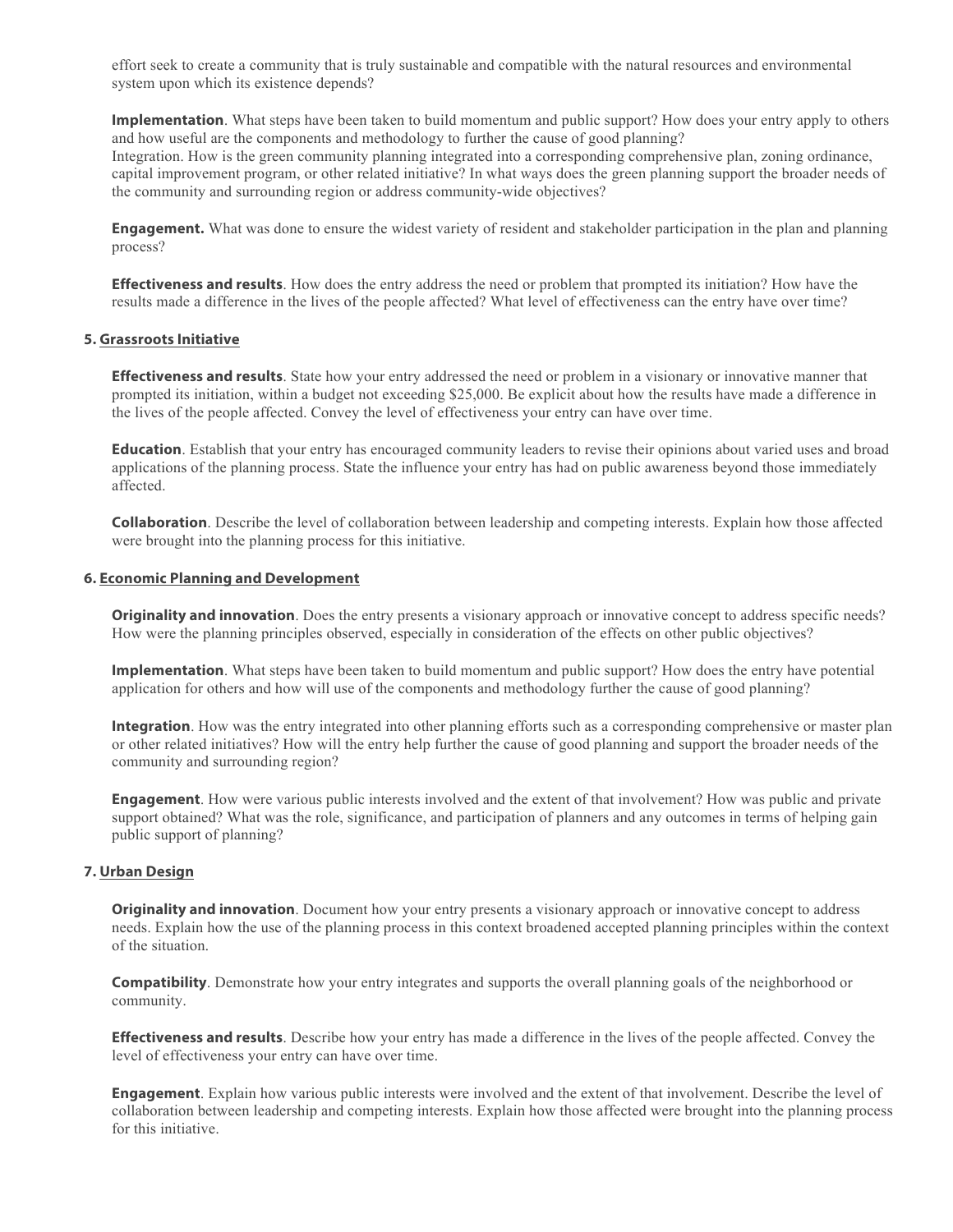#### **8. Transportation Planning**

**Planning and innovation**. What are the critical transportation elements which lessen or mitigate adverse impacts from development and everyday living? What was the role of planning or planners involved in the development process?

**Compatibility**. How does transportation planning integrate into community planning? How does the entry connect to both environment and the economy?

**Engagement.** What was the public education and participation process? How was support generated?

**Effectiveness and results**. How does the entry address the need or problem that prompted its initiation? How have the results made a difference in the lives of the people affected? What level of effectiveness can the entry have over time?

#### **9. Neighborhood Planning Award**

**Planning and Innovation.** What critical planning elements are addressed by the nominated effort in terms of creating new neighborhoods and redesigning older neighborhoods? As an example, but not limited to, how does the nomination contribute to residents doing more walking, biking, or taking part in other physical activities? Does the plan call for placing schools closer to the homes where students and their families live? How are smart growth principles used to guide design of new neighborhoods as well as reinvestment decisions affecting older areas? How does the plan help create more diverse housing opportunities and address affordable housing needs?

**Plan Compatibility.** How is the neighborhood plan, project, initiative, or other nominated effort compatible with the corresponding city comprehensive or master plan, district or special-use plans, city recreational plans, economic development plans, conservation area plans, environmental planning, capital improvement programs, zoning ordinances, or other related planning initiatives? In what ways does the neighborhood plan or planning effort support the broader needs of the community and surrounding region or addresses citywide objectives?

**Collaboration and Partnerships.** What formal and informal steps were taken for neighborhood leaders to meet among themselves and with local officials to discuss the plan and plan implementation? What strategic partnerships or alliances were developed to help meet the goals and objectives of the nominated effort?

**Social Concerns.** How does the nominated effort address not only physical conditions of the neighborhood, but also issues involving the diversity and social make-up of the neighborhood? Does the plan or effort facilitate the development of mixedincome neighborhoods?

#### **10. Environmental Award**

**Originality.** Innovative concepts or appreciable refinement of existing techniques or procedures.

**Transferability.** Potential applicability in other areas or to other projects.

**Quality.** Excellence of thought, analysis, writing, graphics, and character of presentation.

**Implementation**. Effectiveness of the work; proposals have been carried out or show promise of being carried out.

**Comprehensiveness**. Planning, environmental, and CEQA principals have been observed, especially in considering a project's effects on public objectives.

#### **11. Public Outreach**

**Originality and transferability**. How does the program use new ideas or combines tools to address a demonstrated need for planning information or education within the community? How does the entry have potential application for others and how use of the components and methodology would further the cause of good planning.

**Effectiveness and results**. State how your entry addressed the need or problem that prompted its initiation. Be explicit about how the results make a difference in the lives of the people affected now and in the future. Show how your entry has increased the understanding of planning principles and the planning process. Provide measurable results if possible or appropriate.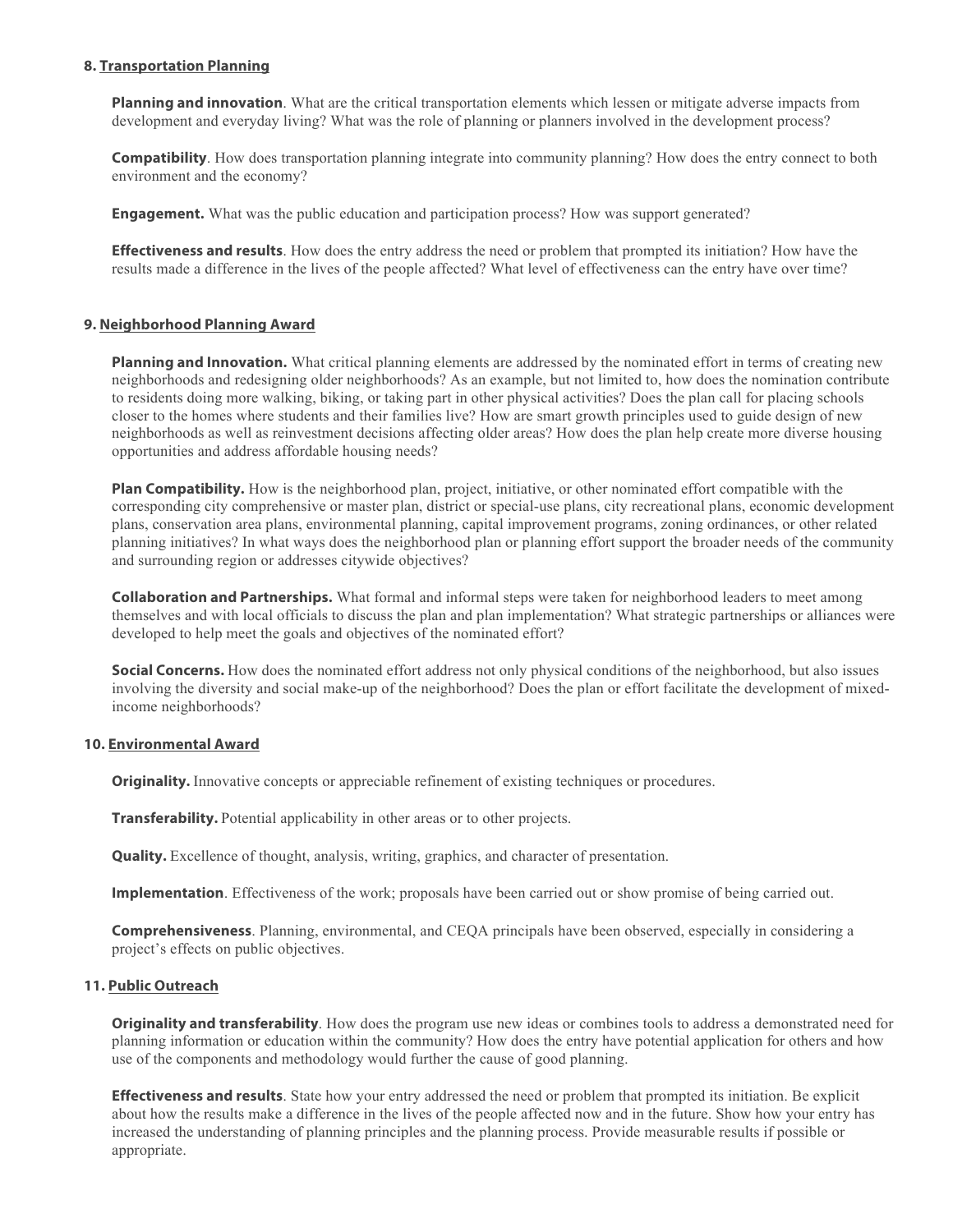Competitive entries demonstrate a strong effort to solicit input from those who historically have been left out of the planning process. Clarify the role, significance, and participation of planners. Demonstrate the connection between the effort's success and increased awareness in the community of planners and planning.

#### **12. Communications Initiative**

**Support of planning and planners**. Describe how your entry has built support for planning and increased understanding of the planning process. Describe why this effort was undertaken and the desired outcomes.

**Originality and innovation**. Describe how your entry engaged audiences in planning using innovative or unique communication approaches.

**Effectiveness and results**. State how your entry achieved its desired outcomes. Convey the level of effectiveness your entry can have over time.

#### **13/14. Planning Landmark & Planning Pioneer Awards**

**Historical Significance**. What is the nomination's historical significance in terms of at least one of the following: being a pioneering work or a documented first; being historically significant, unique, and outstanding; having initiated a new direction in planning that had a lasting effect or other impact; or having impact on American planning, cities, or regions during a broad range of time, space, or both time and space? Nominated landmarks must be at least 25 years old as of the submittal deadline.

**National significance**. What effect or impact did the nominated landmark have on planning in the United States as a whole? What is the nominated landmark's national importance and influence in helping create communities or other places of lasting value throughout the country?

**Persons involved**. Who were the significant planners or others who were involved and responsible for the accomplishments of the nominated landmark?

#### **15. Innovative Use of Technology**

**Originality and innovation**. Describe how the entry used technology in new and innovative ways to achieve projects in the planning field.

**Effectiveness and results**. State how your entry achieved its desired outcomes. Convey the level the new use of technology can make an impact over time and inspire others over time.

#### **16. Opportunity and Empowerment Award**

**Planning**. What was the role of planners and the planning process in achieving results? How did the submission relate to existing plans? What role did planners play in achieving the results? How was the planning process important to subsequent implementation? How involved in the plan were specific groups and individuals from private, nonprofit, and public perspectives, particularly those who may have been left out of similar efforts in the past? Was there a collaborative effort between public and private entities?

**Results**. How was the need for increased and sustained employment opportunities, quality education, and access to affordable housing or housing choice and mobility among low- and moderate-income residents addressed and documented? How were these efforts cost effective? Include the beginning and end date, detailed cost and funding data, and information about when the results were implemented. Information must be included describing how the nominated effort has exceeded any minimum requirements imposed by the source or sources of grants, loans, or other funding, whether government or private, obtained and used by the program, project, or effort.

**Innovation**. What innovative, forward-looking approaches were used to address various communitywide needs? Is your entry replicable in other neighborhood or community contexts?

**Transferability**. How does the entry serve as an example for other localities working to address challenges inherent in the neighborhood or community? How does the program provide useful prescriptive measures for other communities similarly situated? How does the submission explicitly demonstrate that the project overcame these challenges to implement a successful program?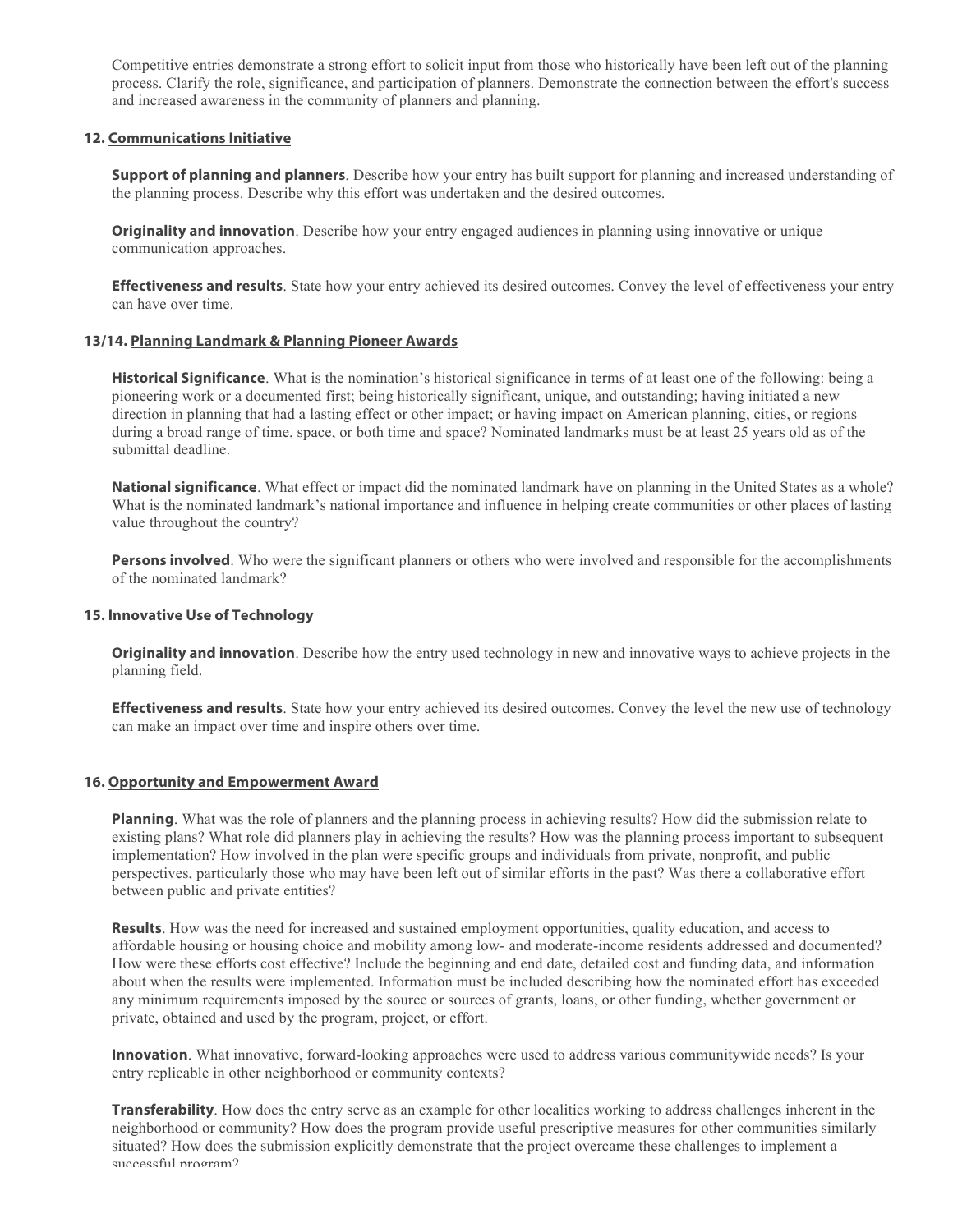#### **17. Social Change and Diversity Award**

**Social and Economic**. Describe how your entry addresses the needs of at-risk individuals or populations that society typically overlooks. How have your entry's efforts advanced or sustained sound, ethical, and inclusionary planning within the planning field, within a specific community, or in society at large?

**Effectiveness & Results**. Specify how your entry has had a positive impact on the lives of those it was intended to help. Indicate how these efforts have touched a wider audience, helped increase diversity and inclusiveness within the planning field, or in helping support diverse populations.

#### **18. Hard-Won Victory**

**Challenges or barriers**. What obstacles, whether physical, natural, social, or a combination thereof, was faced and addressed by the nominated effort? What is the extent of these challenges or other adversarial conditions, and what steps were undertaken to meet the difficult circumstances?

**Available resources**. What resources were available and how were these resources (financial, personnel, consultants, etc.) managed, leveraged, and deployed?

**Progress and positive effects**. What are the lasting effects the effort has had or is likely to have on planning in the community? Has the effort removed or mitigated the barriers and obstacles? How has or will the effort shape the future in the community or locale?

#### **19. Academic Award**

**Purpose**: What was the purpose of the project? What was learned or accomplished by the students?

**Research and Resources**: Please detail what and how research was completed to prepare for producing the final product? What resources were available to the students to prepare the paper or document?

**Challenges**: Please describe the challenges the student(s) face during the project.

**Results**: What was the basis for the paper or the project? What was the final outcome? How was the final product used?

#### **20. Planning Firm**

**Quality**. Demonstrate consistent quality of the firm's work and its recognition by the general public or those who practice or sponsor planning, teach planning, or develop communities. Elements of quality include graphic design, content, evidence of implementation by clients.

**Influence**. Detail the firm's positive influence on the direction and professional advancement of planning, for example promoting new technologies, collaboration among other design disciplines, innovations in practice, and advances in the art and science of planning. Identify the number of planners on staff.

**Ethical Practice**. Explain how the firm consistently upholds and champions the highest standards of ethics in terms of the public trust and guiding and educating its staff on the importance of ethics.

**Outreach and Engagement**. Demonstrate the firm's efforts and skills in engaging stakeholders and resolving community conflicts with positive outcomes. Demonstrate responsiveness to the client and the various elements of the community in the planning process and willingness to incorporate ideas and suggestions from the community.

#### **21. Planning Agency**

**Quality**. Demonstrate consistent quality of the agency's work. Describe how the agency's program of work has elevated awareness about planning and built community support for planning. Describe the number of staffers, their various roles, and if any members have specific certifications.

**Outreach and Engagement**. Demonstrate the agency's efforts and skills in engaging community members, business leaders and other stakeholders, and in resolving community conflicts with positive outcomes. Describe efforts undertaken to engage community members, especially those often overlooked, in planning processes.